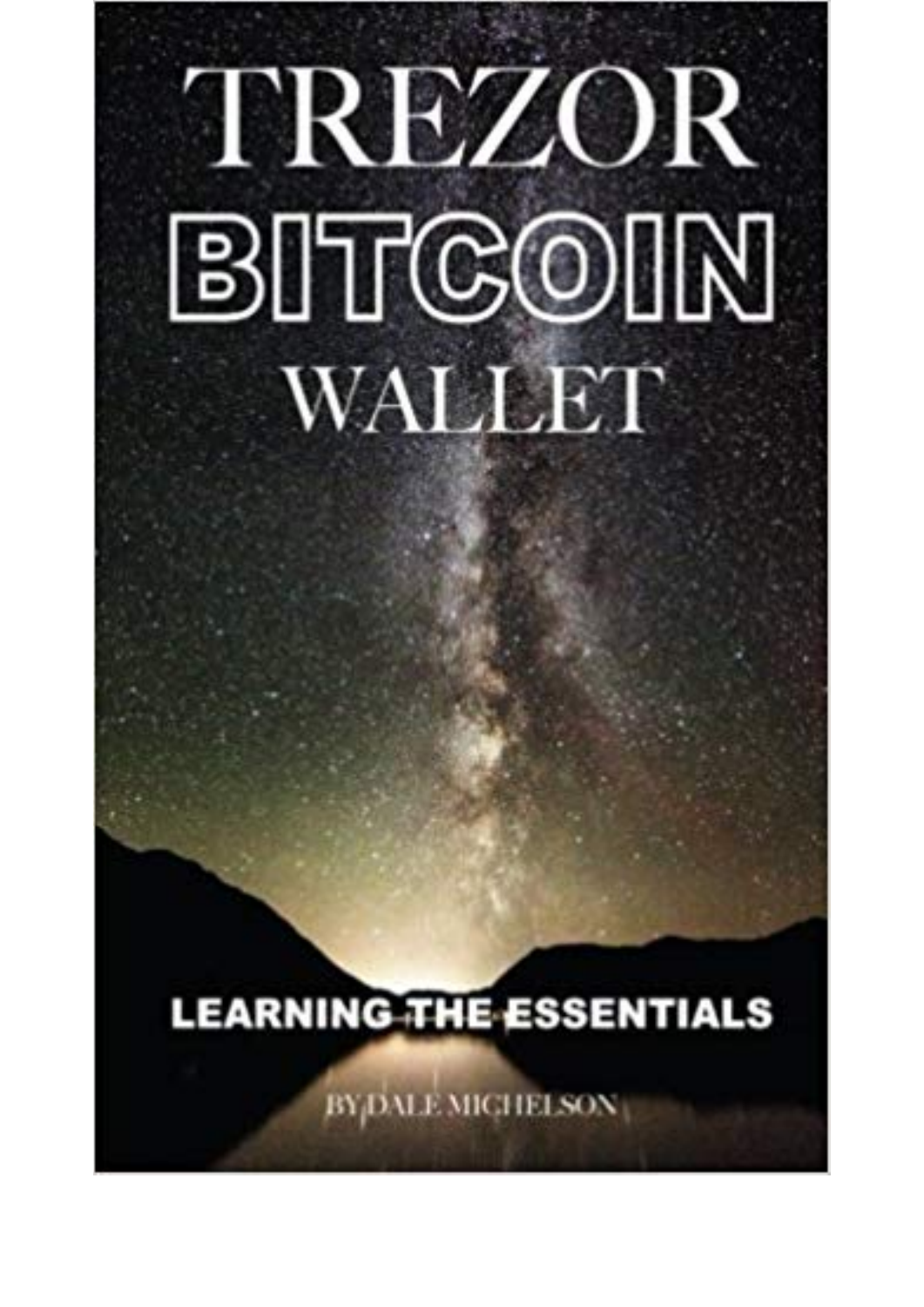*Dale Michelson*

## **Trezor Bitcoin Wallet: Learning the Essentials**

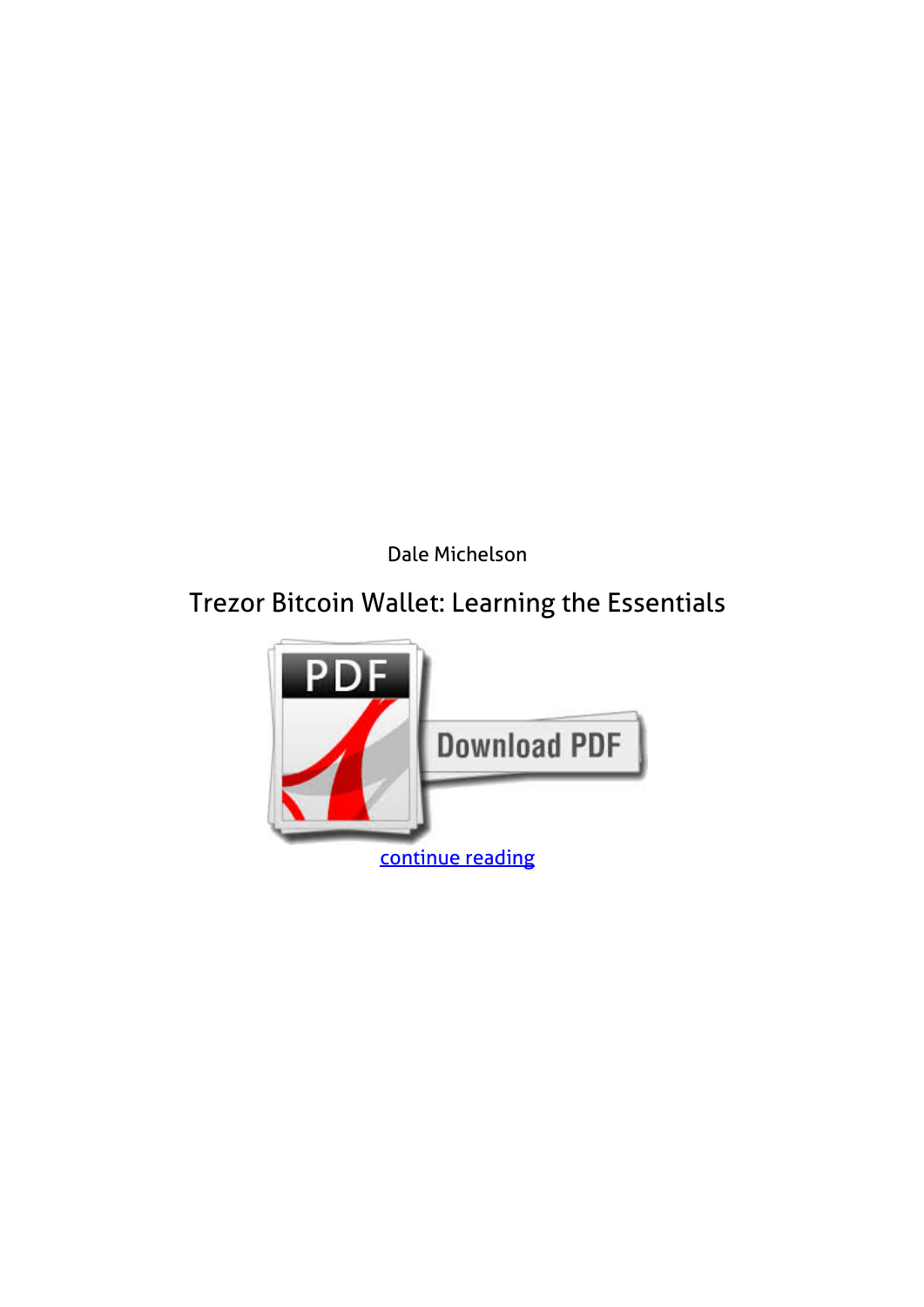The hardware wallet is considered to be probably the most secure types of Bitcoin wallets which is because the personal keys will never leave the physical wallet. All of the transactions and deletion of the keys are done on the equipment wallet. This book will review the features of the TREZOR hardware wallet to educate the reader on what it could give them. There are several variations of the wallet that require you to enter a pin to open up it and you'll be in a position to verify the transaction before it really is executed. Most of the equipment wallets like the TREZOR equipment wallet have versions that require the user to physically contact the wallet to carry out a transaction.



[continue reading](http://bit.ly/2Tge8Fv)

Five Stars Thank you product and thanks